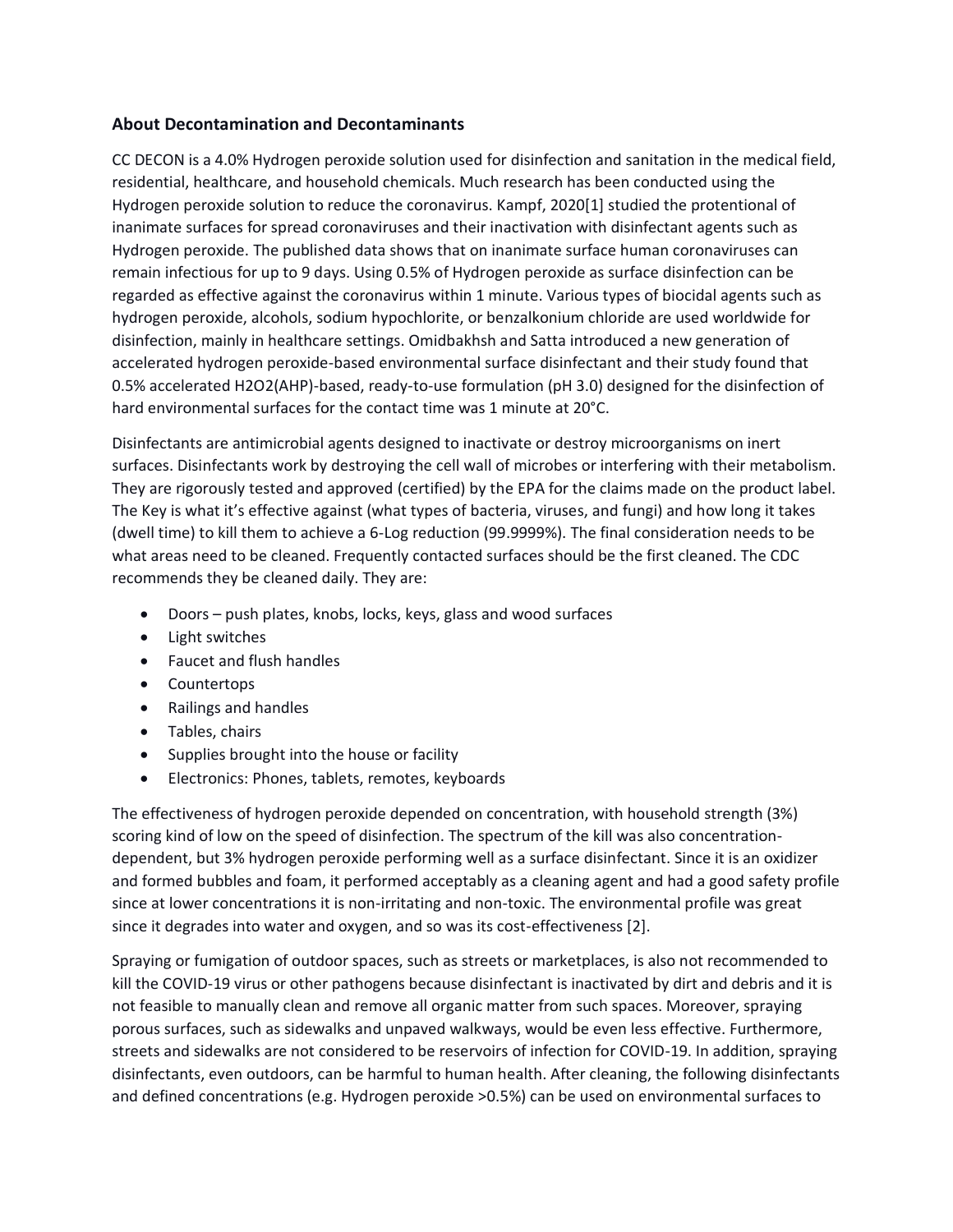achieve a >3 log10 reduction of human coronavirus Contact time of a minimum of 1 minute are recommended for these disinfectants [4, 5, 6].

The hydrogen peroxide product is noted to illustrate that commercially available disinfectants can have beneficial properties, such as safety, are faster-acting, and greater efficacy. There are many other types of disinfectants available. Check out the EPA's "List N" which details recommended disinfectants effective against Covid-19.

# **EPA Registered Disinfectants Contact Time Histograms**

A histogram for EPA registered disinfectants contact time was generated in this report. Figure 1 shows the histogram for disinfectants contact time. The highest contact time-frequency was found around 10 minutes. This is mainly due to the hydrogen peroxide becoming a common product that can safely kill different types of viruses due to its capability to enhance the removal of organic matter and organisms, and its lower cost and higher applications compared to biocidal agents used as a chemical sterilant or as high-level disinfectants. The highest frequency contact time range was found to be between  $5 - 10$ minutes.

### **EPA Registered Disinfectants Contact Time Boxplot**

The maximum contact time used was 20 minutes, which is considered extremely high. This time was used for disinfecting the Hard Nonporous (HN) while the minimum was 0.5 minutes. The median value is much closer to the third quartile range which is 5 minutes since many of the data points were within this range.

### **The Center for Disease and Control and Prevention explains below:**

The literature contains several accounts of the properties, germicidal effectiveness, and potential uses for stabilized hydrogen peroxide in the health-care setting. Published reports ascribe good germicidal activity to hydrogen peroxide and attest to its bactericidal, virucidal, sporicidal, and fungicidal properties [7-8]. The FDA website lists cleared liquid chemical sterilant and high-level disinfectants containing hydrogen peroxide and their cleared contact conditions.

### **Mode of Action**

Hydrogen peroxide works by producing destructive hydroxyl free radicals that can attack membrane lipids, DNA, and other essential cell components. Catalase, produced by aerobic organisms and facultative anaerobes that possess cytochrome systems, can protect cells from metabolically produced hydrogen peroxide by degrading hydrogen peroxide to water and oxygen. This defense is overwhelmed by the concentrations used for disinfection [7-8].